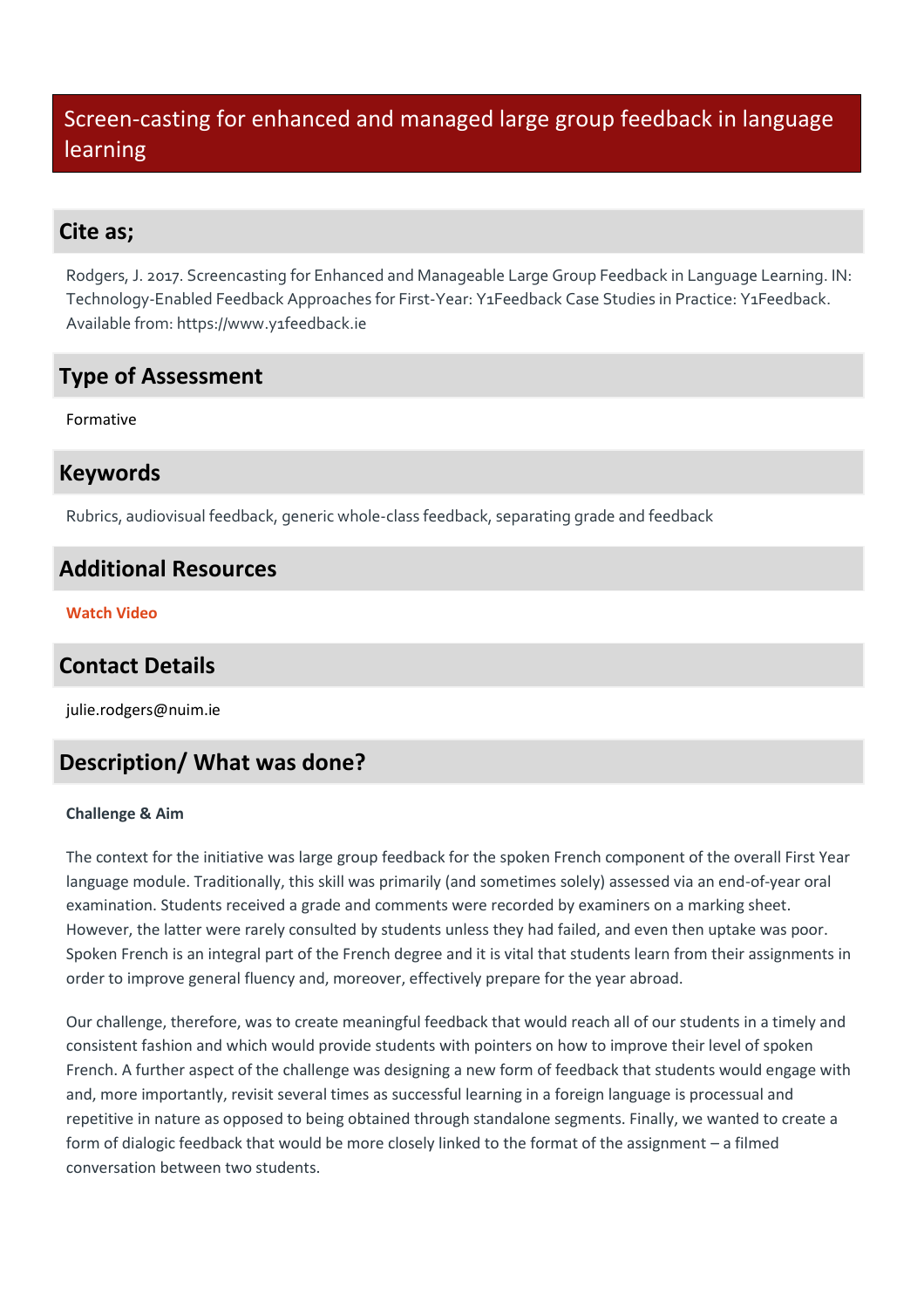The feedback initiative was linked to an end-of-module online assignment. Two forms of feedback were put in place: first, a marking rubric completed by the tutor/ lecturer for each member of the multiple tutorial groups and which provides marks and comments on an individual basis; and, second, a generic screencast (combining visual and audio) directed towards the overall group and focusing on what worked well in the students' assignments as well as highlighting areas for improvement. In relation to the screencast feedback it was decided that we would present this initially to the students via Moodle and that it would be delivered separately from grades.

#### **Evidence from the Literature**

Research to date indicates that:

• Exemplars and rubrics can help students understand the standards associated both with a particular assessment, and with the subject discipline. They can also promote transparency, consistency, and efficiency in feedback provision (Carless 2015).

• Grades and feedback are typically simultaneously issued to students (Gibbs 2015). However grades can obscure, or act as a distraction from feedback, with students tending to focus on their grade at the expense of engaging with their feedback (Sutton and Gill 2010, Gibbs 2015). Separating grades and feedback, by providing feedback in advance of the grade, can encourage student engagement with feedback, and has been demonstrated to increase the perceived value of feedback by students (Irwin et al. 2013, Jackson and Marks 2015).

• Provision of generic, whole-class feedback on draft work can be an effective way to provide timely feedback, particularly in the context of large classes. This approach can be more effective than individualised feedback that comes too late for students to engage with or apply (O'Donovan, Rust and Price 2015).

• Screencast feedback has potential to generate number of practical and pedagogical benefits for students and teaching staff. These include: supporting feedback comprehension and student engagement with feedback; provision of richer feedback; improvements in relation to access and flexibility; and potential for time saving (Y1Feedback 2016).

#### **Feedback Approach**

In order to prepare the generic feedback screencast, there were four main steps, following the submission of the assignment on Moodle by the students.

Step One: Each tutor watched and listened to the videos for his/her own group and graded the students individually according to the rubric.

Step Two: Tutors sent a page of comments to the first-year (and module) co-ordinator (me), listing common and recurring grammar and pronunciation errors as well as highlighting the strengths of the student videos

Step Three: Gathering together all of the comment sheets, I prepared a Powerpoint presentation for the first years as a whole, setting out the feedback under a series of headings and sub-headings as follows: (1) What worked well (2) Areas for improvement (a) Vocabulary (b) Grammar (c) Pronunciation (d) Content (3) General presentation

Step Four: Along with my colleague Brigitte McNeely, the other principal investigator in this project, we recorded an audio dialogue using Camtasia to accompany the Powerpoint presentation. Throughout the dialogue, we elaborated on the key points that appeared in the video presentation and gave further examples to illustrate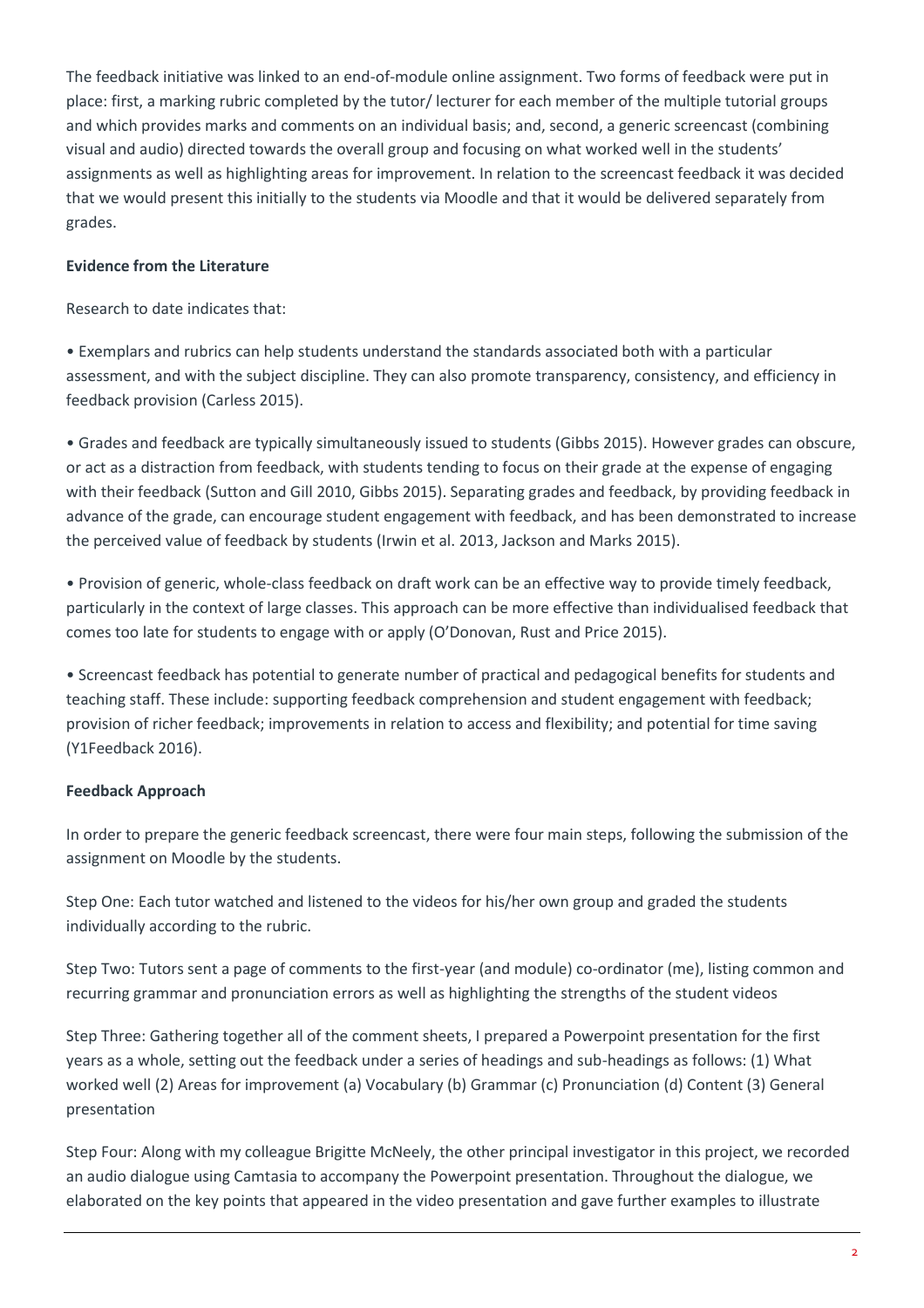meaning. We were also able to use intonation to indicate levels of importance regarding points and we established links between the assignment and particular feedback comments. Following this, the screencast was posted on Moodle and made available for students to access at their own convenience. I consulted with the Centre for Teaching and Learning Staff and we agreed some amendments to the slides.

A member of the Centre for Teaching and Learning briefed me on the Camtasia Technology and we recorded a feedback screencast.

The screencast was then uploaded onto my SO101 Moodle page and that of my colleague teaching SO104 in the second semester.

I attended my colleague's first lecture in the second semester and alerted students to the availability of the resource.

#### **Outcomes**

The main findings of this initiative were the following:

• Providing generic feedback is an effective of reaching a large group, providing detailed comments, but also ensuring that the lecturer/ tutor's workload remains manageable. Students are more likely to engage with this form of feedback for a two main reasons. First, it is less intimidating than arranging a one-on-one with the lecturer/tutor and yet it remains dialogic and intimate. Second, it is easily accessible (as opposed to arranging with the executive assistant to view comments on scripts) and can be viewed and reviewed art one's own convenience. Indeed, reviewing will facilitate better learning than a one-off consultation might provide (where students may not be able to recall everything that was said).

• It allows students to consider their own progress/level on a larger scale and situate their learning within the group as a whole, as the comments do not relate solely to them but to all of the students involved in the assessment.

• The dialogic aspect of the screencast is not limited to the students but extends to the lecturers and tutors as well. By sharing comments with one another to be later compiled as a generic screencast, there is a sense of a community of practitioners where we can all learn from each other's observations. In addition to this, the feedback given to students ends up being more comprehensive as it includes a wider range of perspectives and not just those of the individual tutor/lecturer concerned.

What I would do differently:

• The main thing that I would do differently would be to provide some sort of interim feedback to the students midway through the module so that they can use this to feed forward and submit the best assignment possible. However, I am aware that this was our first attempt at using screencasting for large group feedback and, while in this instance the group concerned was restricted to end-of-module feedback, the screencast prepared this year can be recycled next year to provide a type of 'Do's and Don't's' mid-module forum.

#### **Student Response**

As this initiative has only recently been implemented, at the time of writing we have not yet had the opportunity to seek feedback from the students regarding our initiative. However, we have decided that we will use focus groups in the early weeks of the second semester to garner feedback on the screencast (and also the video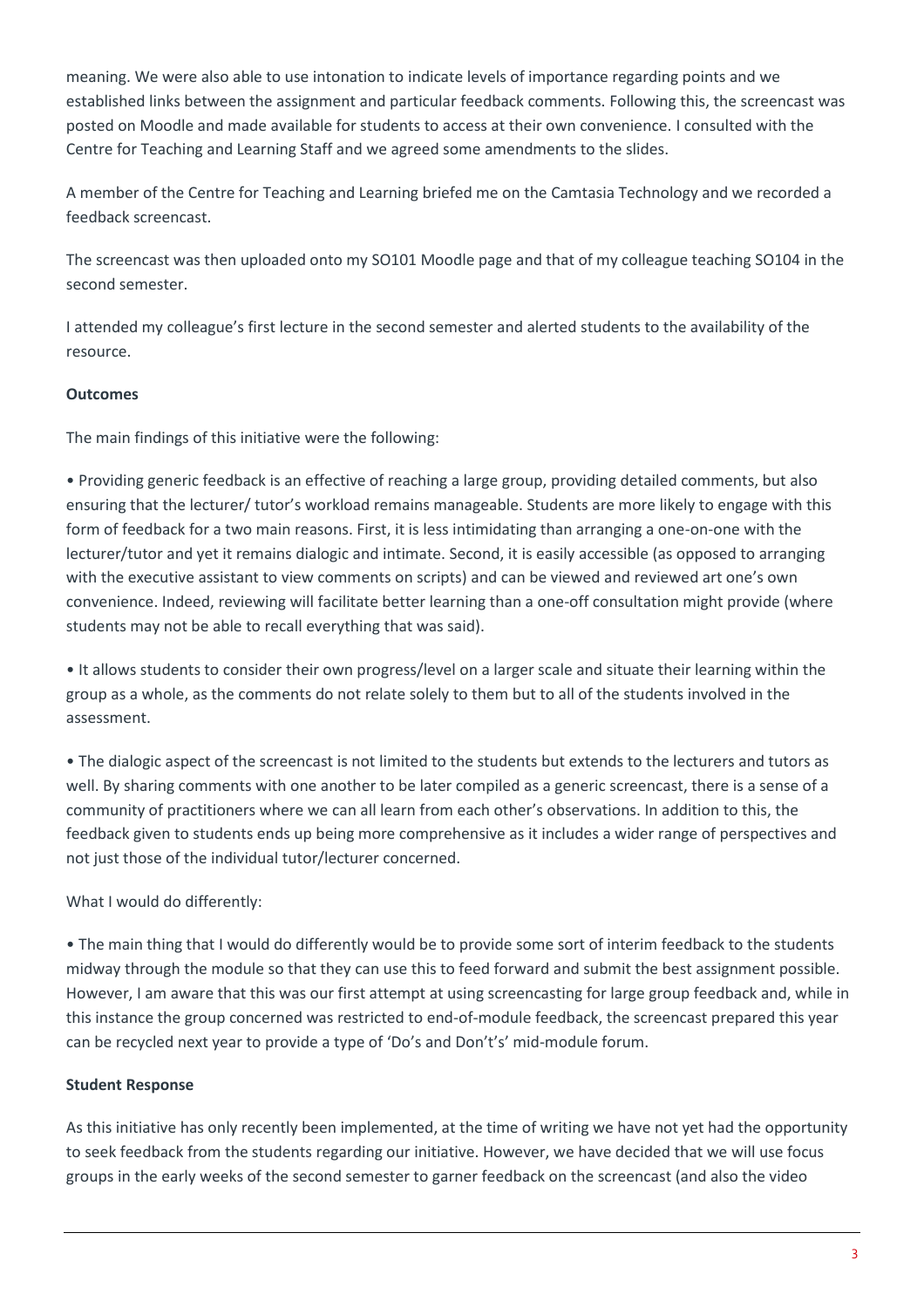assignment) and this will help us to enhance any future uses of technology for the purpose of engaging large groups in more effective learning.

#### **Recommendations**

• Keep the Powerpoint simple as you can use the recorded dialogue to elaborate and add examples.

• Ensure that the dialogue adds an extra element to the feedback and be wary of simply repeating or reading aloud what is on the Powerpoint.

• Aim for a screencast that does not exceed 10-15 minutes. Beyond this, student attention levels may begin to waver and the effectiveness of the feedback will be reduced. If you need to provide extensive feedback, it would be better to prepare a series of short screencasts rather than creating one that is overly dense and lengthy.

• Don't worry if you hesitate from time to time or use interjections. It's better if it sounds like a natural conversation. Furthermore, if you aim to record a word-perfect dialogue you will undoubtedly end up contravening one of the key aims of the initiative – that is, to render the workload involving a large group more manageable.

• You will need to have Camatasia installed on your computer if you do not already have it. You may also require a one-off training session on how to use it depending on your technological nous. Again, you may require assistance with editing. However, as mentioned in the previous point, it is better to sound natural than overrehearsed so editing may not always be necessary.

• Expect teething problems if this is your first attempt at recording/preparing a screencast. You WILL become adept at screencasting and you will find that it is actually a time-saving initiative in the long-run, as well as being a form of feedback that is popular among students.

• Screencasting feedback is, in my opinion, more suited to large groups than small groups. The same effect can be achieved in the latter through in-class fora.

#### **Useful Links/Further Information**

facultyfocus.com/articles/teaching-withtechnology-articles/flipping-feedbackscreencasting-feedback-on-studentessays/ ncte.org/cccc/owi-open-resource/screencastfeedback jiscinfonetcasestudies.pbworks.com/w/ page/89219369/Using%20screencasting%20 for%20feedback

#### **References**

Carless, D. 2015. Excellence in University Assessment: Learning from Award-winning Practice. Oxon: Routledge.

Gibbs, G. 2015. 53 powerful ideas all teachers should know about. SEDA.

Irwin, B., Hepplestone, S., Holden, G., Parkin, H.J. and Thorpe, L. 2013. Engaging students with feedback through adaptive release. Innovations in Education and Teaching International, 50(1), pp.51-61.

Jackson, M. and Marks, L. 2015. Improving the effectiveness of feedback by use of assessed reflections and withholding of grades. Assessment & Evaluation in Higher Education, pp.1-16.

O'Donovan, B., Rust, C. and Price, M. 2015. A scholarly approach to solving the feedback dilemma in practice. Assessment & Evaluation in Higher Education, ahead-of-print, pp.1-12.